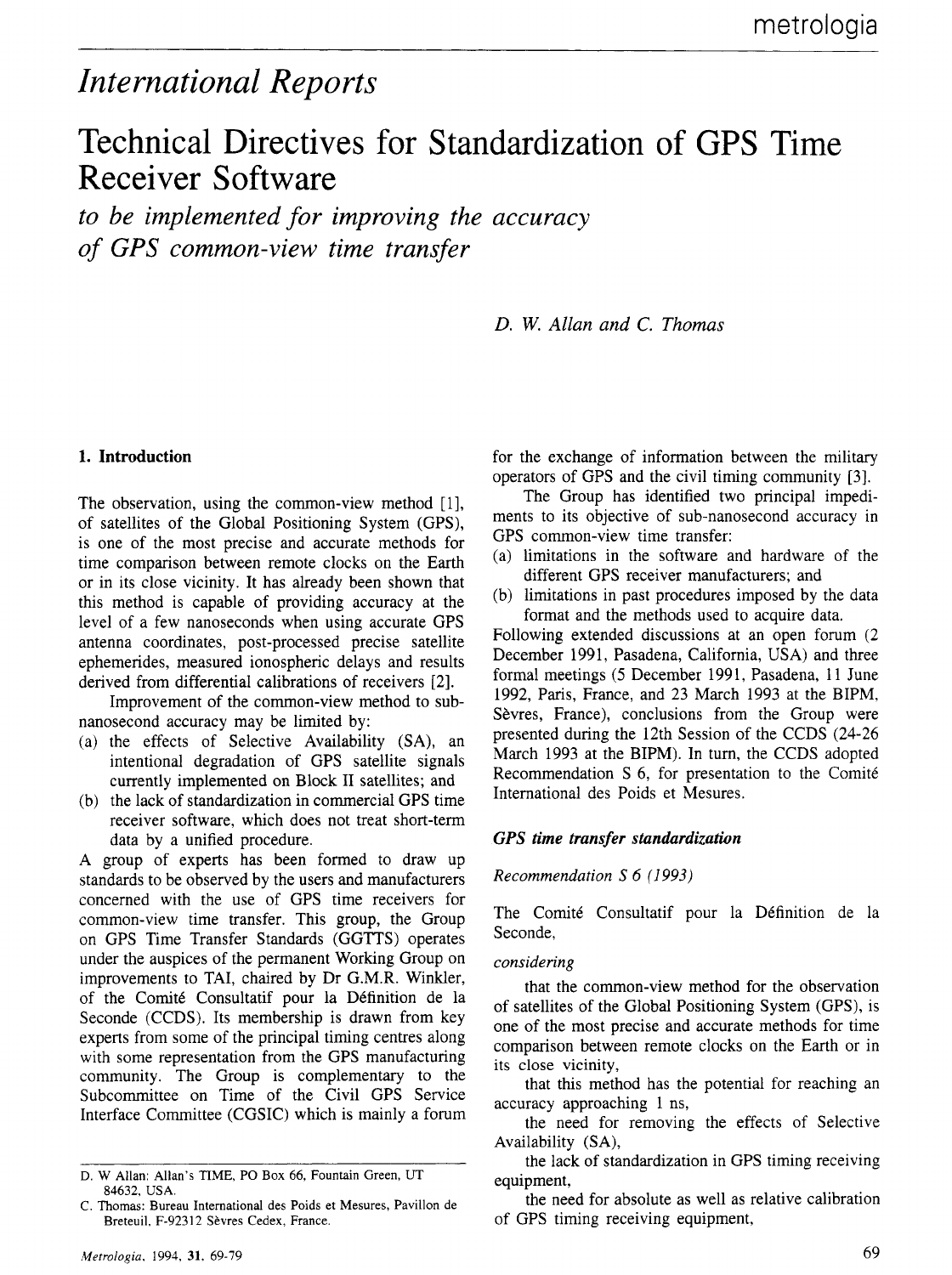#### *recommends*

that GPS timing receiver manufacturers proceed towards the implementation of the technical directives produced by the Group on GPS Time Transfer Standards,

that methods be developed and implemented for frequent and systematic calibration of GPS timing receiving equipment.

This recommendation is addressed to GPS timing receiver manufacturers and recommends them to implement the decisions of the Group on GPS Time Transfer Standards. It also emphasizes the need for both absolute and relative calibration methods.

The present document lists explicit technical directives for software standardization of single frequency C/A-Code GPS time receivers, possibly operating in tandem with an ionospheric measurement system, with a view to improving the accuracy of GPS common-view time transfer performed with such devices. It lists the final conclusions of the Group: a more detailed account of its work is given in [3-9].

# **2. Technical Directives**

The directives issued by the Group on GPS Time Transfer Standards are designed to improve the accuracy of GPS common-view time transfer. They take the form of nine general technical directives for the standardization of GPS time receiver software and are supplemented by three detailed annexes: Structure of Short-term Observations; Processing of GPS Short-term Data Taken over a Full Track, and GGTTS GPS Data Format Version 01.

The general technical directives are:

# *Technical Directive 1*

The sole reference time scale to be used for monitoring GPS satellite tracks is Universal Coordinated Time, **UTC,** as produced and distributed by the BIPM.

# *Technical Directive 2*

Each GPS common-view track is characterized by the date of the first observation, given as a Modified Julian Date (MJD) together with a UTC hour, minute and second. The length of each track corresponds to the recording of **780** successive short-term observations, at intervals of 1 second, as described in Annex I.

# *Technical Directive 3*

The regular Intemational GPS Tracking Schedule, for observation of GPS satellites in common view, is prepared by the BIPM. The time of a track given in the BIPM International GPS Tracking Schedule is the date of the first observation.

*Note* 

*A period* of *order 2 minutes is usually required to lock the receiver onto the satellite signal. The characteristic date* of *a track, as defined by Technical Directive 2, is not given as the date of the beginning of the lock-on procedure, but as the date of the first actual observation used in short-term data reduction as explained in Annex I and Annex II. Following the practical implementation of the technical directives given in the present document, the dates given in the BIPM Intemational GPS Tracking Schedule thus have a different meaning from that of earlier schedules.* 

# *Technical Directive 4*

The sole method approved for short-term data processing is that detailed in Annex 11.

# *Technical Directive 5*

All modelled procedures, parameters and constants needed in short-term data processing are deduced from the information given in the Interface Control Document of the US Department of Defense or in the NATO Standardization Agreement (STANAG). These are updated at each new issue.

# *Technical Directive 6*

The receiver software allows local antenna coordinates to be entered in the form **X,** Y and **Z.** 

# *Technical Directive 7*

An option in the operation of the receiver allows shortterm data taken every second, data resulting from the standard treatment over 15 seconds detailed in Annex 11, parameters and constants used in the software for the GPS time receiver to be output at the choice of the individual user.

# *Technical Directive 8*

The GPS time receiver should have the capability to cover the twenty-four hours of a day with regular tracks, the number of daily tracks not being subject to artificial limitation.

#### *Note*

*A full-length track lasts 13 minutes, the receiver usually needs about 2 minutes for locking onto the signal and an additional 1 minute is helpful for data-processing and preparation for a new track, so that two consecutive tracks are reasonably distant by 16 minutes. The twenty-four hours of a day correspond to 90 successive intervals of 16 minutes and are then covered with 89full-length*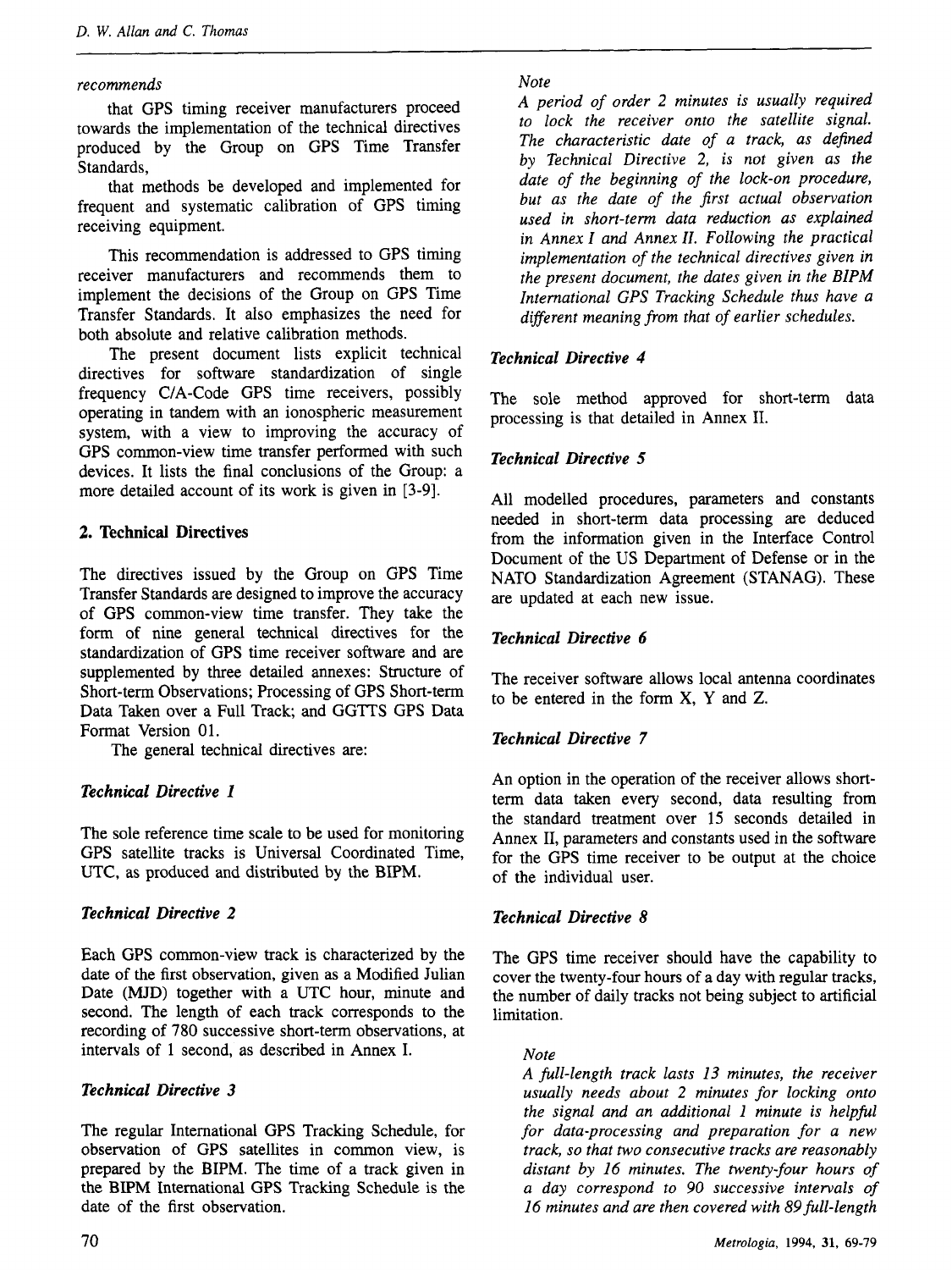*tracks, taking into account the 4 minute day-today recurrence* of *the satellite observation which prevents observation* of *a 90th full-length track.* 

# *Technical Directive 9*

The GPS data are recorded and transmitted in data files arranged according to the data file format given in Annex 111, which comprises in particular:

- (a) a file header with detailed information concerning the receiver operation;
- a check-sum parameter for each data line in order to minimize errors in data transmission;
- most of the quantities reported at the actual midtime of tracks; and
- (d) optional additional columns, not included in the value of the check-sum, for comments and additional data.

Each line of the data file is terminated by a carriagereturn and a line feed. For multichannel GPS time receivers, one data file is created for each channel.

#### **3. Conclusions**

The technical directives listed in this document have been established by the members of the Group on GPS Time Transfer Standards after careful studies and numerous discussions. The Group is well aware of the volume of work which is requested of the receiver manufacturers and also of consequential changes for national laboratories.

The implementation of these directives, however, will unify GPS time receiver software and avoid any misunderstandings concerning the content of GPS data files. Immediate consequences will be an improvement in the accuracy and precision of GPS time links computed through strict common views, as used by the BIPM for the computation of TAI, and improvement in the short-term stability of reference time scales like UTC.

**Acknowledgements.** This paper was written by the Chairman and Secretary of the Group on GPS Time Transfer Standards on behalf of its members, who are:

Dr D. W. Allan, Allan's TIME, Fountain Green, UT, USA (Chairman) Mr D. Davis, NIST, Boulder, CO, USA Prof. T. Fukushima, NAO, Tokyo, Japan Mr M. Imae, CRL, Kashima, Japan Ing. G. De Jong, VSL, Delft, the Netherlands **Dr** D. Kirchner, TUG, Graz, Austria

Prof. **S.** Leschiutta, Politecnico, Torino, Italy Dr W. Lewandowski, BIPM, Sèvres, France Mr G. Petit, BIPM, Sèvres, France Dr C. Thomas, BIPM, Sèvres, France (Secretary) Dr P. Uhrich, LPTF, Paris, France Dr M. A. Weiss, NIST, Boulder, CO, USA Dr G. M. R. Winkler, USNO, Washington, D. C., USA.

The following persons also gave their expert advice by participating in some meetings of the Group:

Mr J. Danaher, 3s NAVIGATION, Laguna Hills, CA, USA

Dr W. Klepczynski, USNO, Washington, D. C., USA

Dr N. B. Koshelyaevsky, VNIIFTRI, Mendeleevo, Russia

- Mr J. Levine, NIST, Boulder, CO, USA
- Mr P. Moussay, BIPM, Sèvres, France
- Dr D. Sullivan, NIST, Boulder, CO, USA
- Dr F. Takahashi, CRL, Tokyo, Japan.

### **References**

- 1. Allan D. W., Weiss M. **A.,** Accurate Time and Frequency Transfer during Common-View of a GPS Satellite, In *Proc. 34th Ann. Symp. on Frequency Control,* 1980, 334-346.
- 2. Lewandowski W., Petit G., Thomas C., Accuracy of GPS Time Transfer Verified by the Closure around the World, In *Proc. 23rd PPI,* 1991, 331-339.
- 3. Lewandowski W., Thomas C., Allan D. W., CGSIC Subcommittee on Time and CCDS Group of Experts on GPS Standardization, In *Proc. ION GPS-91 4th International Technical Meeting,* 1991, 207-2 14.
- **4.**  Lewandowski W., Petit G., Thomas C., The Need for GPS Standardization, In *Proc. 23rd PTTI,* 1991, 1-13.
- 5. Minutes of the Open Forum on GPS Standardization, Pasadena, CA, December 1991, 6 p.
- 6. Lewandowski W., Petit G., Thomas C., GPS Standardization for the Needs of Time Transfer, In *Proc. 6th EFTF,*  1992, 243-248.
- 7. Thomas C., Report of the 2nd Meeting of the CCDS Group on GPS Time Transfer Standards, BIPM Document CCDS/93-12, 1992, 22 p.
- 8. Thomas C. (on behalf of the CGGTTS members), Progress on GPS Standardization, In *Proc. 24th PTTI,* 1992, 17-30.
- 9. Thomas C., Report of the 3rd Meeting of the CCDS Group on GPS Time Transfer Standards, BIPM Document CCDS193-23, July 1993, 5 p.

*Received on 22 October 1993.*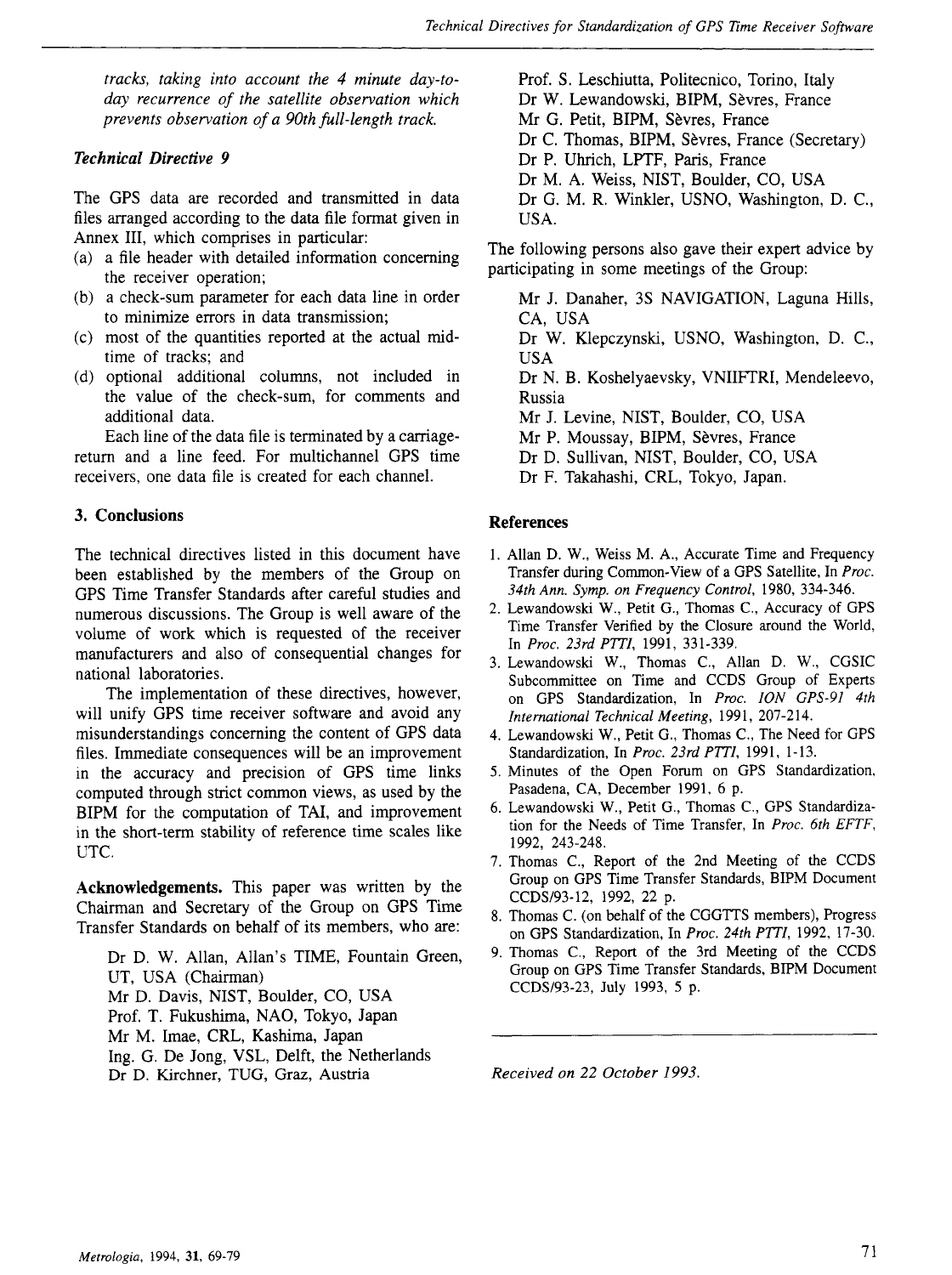#### **Annex I. Structure of Short-term Observations**

The **GPS** short-term observations are pseudo-range data taken every second. The pseudo-range data are measurements of a laboratory reference 1 pps (1 pulseper-second) signal against the 1 pps signal received from the satellite, obtained using a time-interval counter or some equivalent method. Each pseudo-range measurement includes a value of the received signal integrated over a time which depends on the receiver hardware. This integration time should be 1 second or less.

In the following, one given pseudo-range data is characterized by its date, i.e. by a label with MJD and UTC hour, minute and second, corresponding to the date of the laboratory 1 pps. The start time of a track, as given in the International **GPS** Tracking Schedule according to Technical Directive 3, is thus the date of the first pseudo-range data, which corresponds, in reality, to a received signal integrated over a time interval ending on this date. The International **GPS**  Tracking Schedule is thus composed of a list of satellites to observe at a nominal start time referenced to UTC. Additional hexadecimal numbers, called common-view classes **(CL)** are added to characterize the common views between different regions of the Earth.

Here, for simplification, the start time of a track is designed as second 0. The successive pseudo-range data can be represented as in Figure AI.l.



**Figure AI.l.** Successive pseudo-range data.

According to Annex 11, the pseudo-range data are first processed through quadratic fits applied to successive and non-overlapping sets of 15 pseudorange data. The first quadratic fit is thus applied to the pseudo-range data dated at seconds 0, 1, . . ., **14.**  The result of this first quadratic fit is given for the date corresponding to the midpoint, i.e. to second **7.** 

The second quadratic fit is applied to the 15 following pseudo-range data, dated at seconds 15, 16, . . ., 29, thus each pseudo-range data is used once and only once. The result of this second quadratic fit is estimated at second 22.

The first dates of quadratic fits are thus seconds 0 [mod 151, the last dates of quadratic fits are seconds 14 [mod 151 and the dates of quadratic fit results are seconds 7 [mod 15]. This can be represented as shown in Figure AI.2.



**Figure AI.2.** First dates of quadratic fits and dates **of** the results of quadratic fits.

According to Technical Directive 2, each full track corresponds to the recording of **780** pseudo-range data, which are dated from second 0 to second 779. The process thus uses 52 sets of 15 data and performs 52 quadratic fits, whose results are dated at second 7, 22, ..., 772. A linear fit is then applied to these results (see Annex 11).

#### *Notes*

*From the above, it appears that the duration* of *a full-length track is equal to 779* **s** *and not to 780* **s,** *as is usually said. In fact, this is not true: as pseudo-range measurements are integrated over a time interval, the first begins before second 0 and the last ends at second 779. For simplijication, the track length, appearing under the acronym TRKL, is taken to be 780* **s** *for full-length tracks, or to be the number* of *pseudo-range measurements for shorter tracks.* 

*Several linear fits are performed to further reduce the quadratic fit results. The results* of *these linear jts are then estimated at the date corresponding to the middle* of *the actual track (see Annex HI). This particular date does not appear in the data jile, as only the starting date is reported. Rigorously it should be labelled second 389,5 for full-length tracks and does not corrrespond to an even second.* 

# **Annex 11. Processing of GPS Short-term Data Taken over a Full Track**

Data processing is performed as follows:

(i) Pseudo-range data are recorded for times corresponding to successive dates at intervals of **1** second. The date of the first pseudo-range data is the nominal starting time of the track. It is referenced to UTC and appears in the data file under the acronyms MJD and STTIME.

(ii) Least-squares quadratic fits are applied on successive and non-overlapping sets of 15 pseudorange measurements dated according to Annex I. The quadratic fit results are estimated at the date corresponding to the midpoint of each set.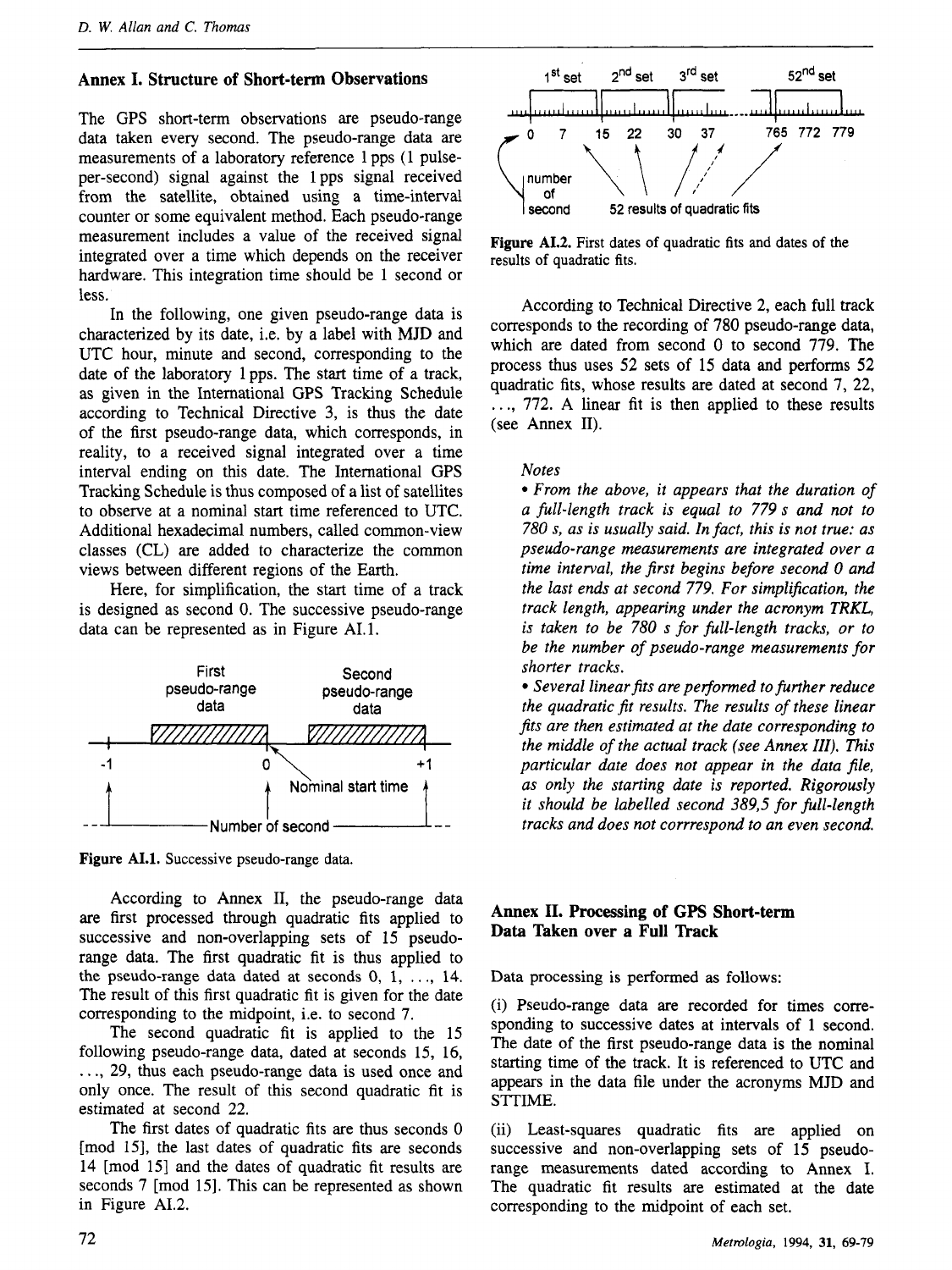(iii) Corrections listed below are evaluated at the dates corresponding to the results of (ii) (see Annex I) and applied to these results:

(iii- 1) geometric delay from ground-antenna coordinates and broadcast ephemerides (fixed for a track);

- (iii-2) ionospheric delay from broadcast parameters;
- (iii-3) tropospheric delay;
- (iii-4) Sagnac correction;

(iii-5) periodic relativistic correction due to the eccentricity of the GPS satellite's orbit; \*

- (iii-6)  $L_1-L_2$  broadcast correction;
- (iii-7) receiver delay;
- (iii-8) antenna and local-clock cable delays.

(iv) Clock corrections for access to GPS time, as derived from a second-order polynomial (usually written as  $a_0 + a_1t + a_2t^2$  whose coefficients are contained in the GPS message, are evaluated at the dates corresponding to the results of (ii) and applied to the results of (iii).

(v) The nominal track length corresponds to the recording of 780 short-term measurements. The number of successive and non-overlapping data sets treated according to (ii), (iii) and (iv) is then equal to  $52$ (see Annex I). For full tracks, the track length, TRKL, is taken equal to 780 s (see Annex I).

(vi) At the end of the track, a number of least-squares linear fits are performed.

(vi-a) One linear fit treats all the data resulting from (iii); the result of this linear fit takes the form of an estimate of the quantity to be measured, REFSV, reported at the date corresponding to the midpoint of the actual track, and a slope, SRSV, given in the GPS data file.

(vi-b) One linear fit treats all the data resulting from (iv); the result of this linear fit takes the form of an estimate of the quantity to be measured, REFGPS, reported at the date corresponding to the midpoint of the actual track, a slope, SRGPS, and a rms, DSG, given in the GPS data file.

(vi-c) One linear fit treats the modelled ionospheric corrections evaluated in (iii-2); the result of this linear fit takes the form of an estimate of the modelled ionospheric delay, MDIO, reported at the date corresponding to the midpoint of the actual track, and a slope, SMDI, given in the GPS data file.

(vi-d) One linear fit treats the modelled tropospheric corrections evaluated in (iii-3); the result of this linear fit takes the form of an estimate of the modelled tropospheric delay, MDTR, reported at the date corresponding to the midpoint of the actual track, and a slope, SMDT, given in the GPS data file.

(vi-e) One linear fit treats the measured ionospheric corrections obtained from an Ionospheric Measurement System, if available, at the dates corresponding to the results of (ii); the result of this linear fit takes the form of an estimate of the measured ionospheric delay, MSIO, reported at the date corresponding to the midpoint of the actual track, a slope, **SMSI,** and a rms, ISG, given in the GPS data file.

# *Note*

*The Group on GPS Time Transfer Standards gives a tolerance for data which is not in the form of pseudo-ranges at intervals of 1 second if the hardware of the GPS time receiver currently in operation does not generate such data.* 

*For existing receivers which take short-term observations every 0,6* s, *the data processing could closely copy that given in this Annex, with quadratic fits over durations of about 15* s *followed by a linear fit.* 

*For existing receivers which take short-term observations every 6 seconds, it is reasonable to process the 6 second data directly through a linear fit.* 

*It is expected that new receivers will operate in accordance with the basic 1 second pseudo-range data.* 

# **Annex 111. GGTTS GPS Data Format Version 01**

The GGTTS GPS Data Format Version 01 comprises:

(i) a *file header* with detailed information on the GPS equipment (lines 1 to 16);

(ii) a blank line (line  $17$ );

(iii) a *line header* with the acronyms of the reported quantities (line 18);

(iv) a *unit header* with the units used for the reported quantities (line 19); and

(v) a series of *data lines* (lines 20, 21, *22,* . . ., (n-l), n, . . ., etc.), each line corresponding to one GPS track. The GPS tracks are ordered in chronological order, the track reported in line n occurring after the track reported in line (n-1).

Each line of the data file is limited to 128 columns and is terminated by a carriage-return and a line feed.

<sup>\*</sup> The constant part of the relativistic correction to the frequency, consisting of the gravitational red shift and the second-order Doppler effect, is applied before launch to the satellite oscillators as **a** frequency offset.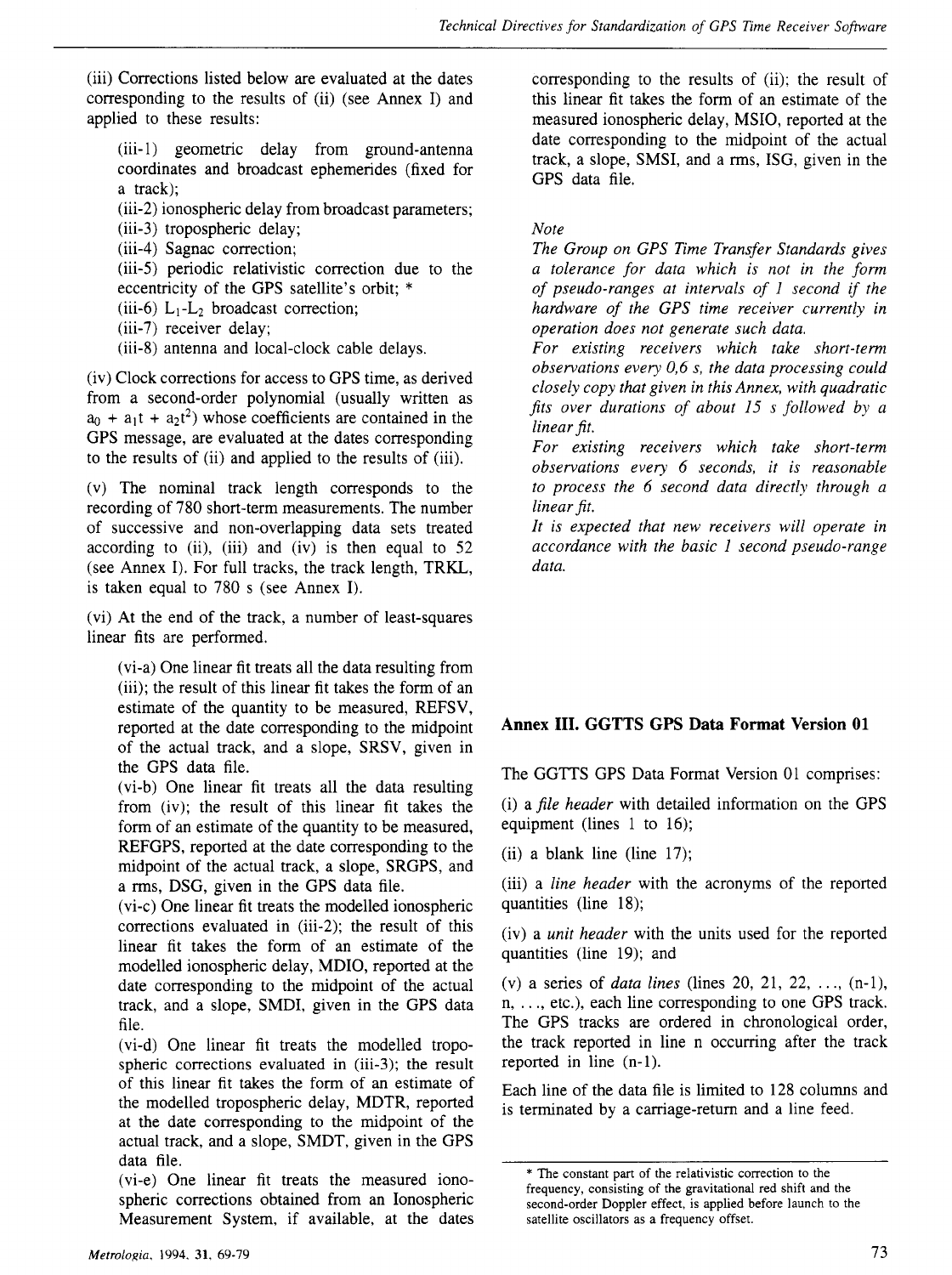*Notes* 

\* *stands for a space, ASCII value 20 (hexadecimal). Text to be written in the data file is indicated by "".* 

*The line order described in (v) does not correspond to the line order output by most current receivers.* 

# **1. File header**

Line 1: "GGTTS\*GPS\*DATA\*FORMAT\*VERSION\*  $=$  \*" N Title to be written.  $N = 01.$ 

34 columns (as long as N *e* 100).

- Revision date of the header data, changed when 1 parameter given in the header is changed. YYYY-MM-DD for year, month and day. 21 columns. Line 2: "REV\*DATE\* = \* "  $YYYY" - "MM" - "DD$
- Line 3: " $RCVR* = *$ " MAKER" \* " $TYPE" * "SERIAL$ NUMBER **11** \* **11** YEAR **II It** SOFTWARE NUMBER

Maker acronym, type, serial number, first year of operation, and eventually software number of the GPS time receiver.

As many columns as necessary.

Number of the channel used to produce the data included in the file,  $CH = 01$  for a one-channel receiver. Line 4: "CH\* = \*" CHANNEL NUMBER

7 columns (as long as CH *e* 100).

Line  $5:$  " $INS* = *$ " MAKER" \* "TYPE" \* "SERIAL NUMBER" \* "YEAR" \* " SOFTWARE NUMBER Maker acronym, type, serial number, first year of operation, and eventually software number of the Ionospheric Measurement System. IMS = 99999 if none.

Similar to line 3 if included in the time receiver. As many columns as necessary.

- Acronym of the laboratory where observations are performed. As many columns as necessary. Line 6: "LAB\* = \*" LABORATORY
- X coordinate of the GPS antenna, in m and given with at least 2 decimals. As many columns as necessary. Line 7: " $X* = *$ " X COORDINATE "\*m"
- Y coordinate of the GPS antenna, in m and given with at least 2 decimals. Line 8:  $''Y^* = *'' Y$  COORDINATE  $''*m''$

As many columns as necessary.

Line 9:  $"Z* = *"$  Z COORDINATE  $"*m"$ 

2 coordinate of the GPS antenna, in m and given with at least 2 decimals.

- As many columns as necessary.
- Line  $10:$  "FRAME<sup>\*</sup> = \*" FRAME Designation of the reference frame of the GPS antenna coordinates. As many columns as necessary.
- Any comments about the coordinates, for example the method of determination or the estimated uncertainty. Line 11: "COMMENTS\* = \*" COMMENTS

**As** many columns as necessary.

Line 12: "INT\*DLY\* = \*" INTERNAL DELAY "\*ns" Internal delay entered in the GPS time receiver, in ns and given with 1 decimal. As many columns as necessary.

- Line 13: "CAB\*DLY\* = \*" CABLE DELAY "\*ns" Delay coming from the cable length from the GPS antenna to the main unit, entered in the GPS time receiver, in ns and given with 1 decimal. As many columns as necessary.
- Line 14: "REF\*DLY\* = \*" REFERENCE DELAY "\*ns" Delay coming from the cable length from the

reference output to the main unit, entered in the GPS time receiver, in ns and given with 1 decimal. As many columns as necessary.

# Line 15: "REF\* = \*" REFERENCE

Identifier of the time reference entered in the GPS time receiver. For laboratories contributing to TA1 it can be the 7-digit code of a clock or the 5-digit code of a local UTC, as attributed by the BIPM. **As** many columns as necessary.

# Line  $16$ : "CKSUM\* = \*" XX

Header check-sum: hexadecimal representation of the sum, modulo 256, of the ASCII values of the characters which constitute the complete header, beginning with the first letter "G" of "GGTTS" in line 1, including all spaces indicated as \* and corresponding to the ASCII value 20 (hexadecimal), ending with the space after  $\prime = \prime$  of line 16 just preceding the actual check sum value, and excluding all carriage returns or line feeds. 10 columns.

Line 17: blank line.

# **2. Line header**

# *2.1 No measured ionospheric delays available*

Line 5 of the header indicates: IMS = 99999

No ionospheric measurements are available, the specific format of the line header is as follows: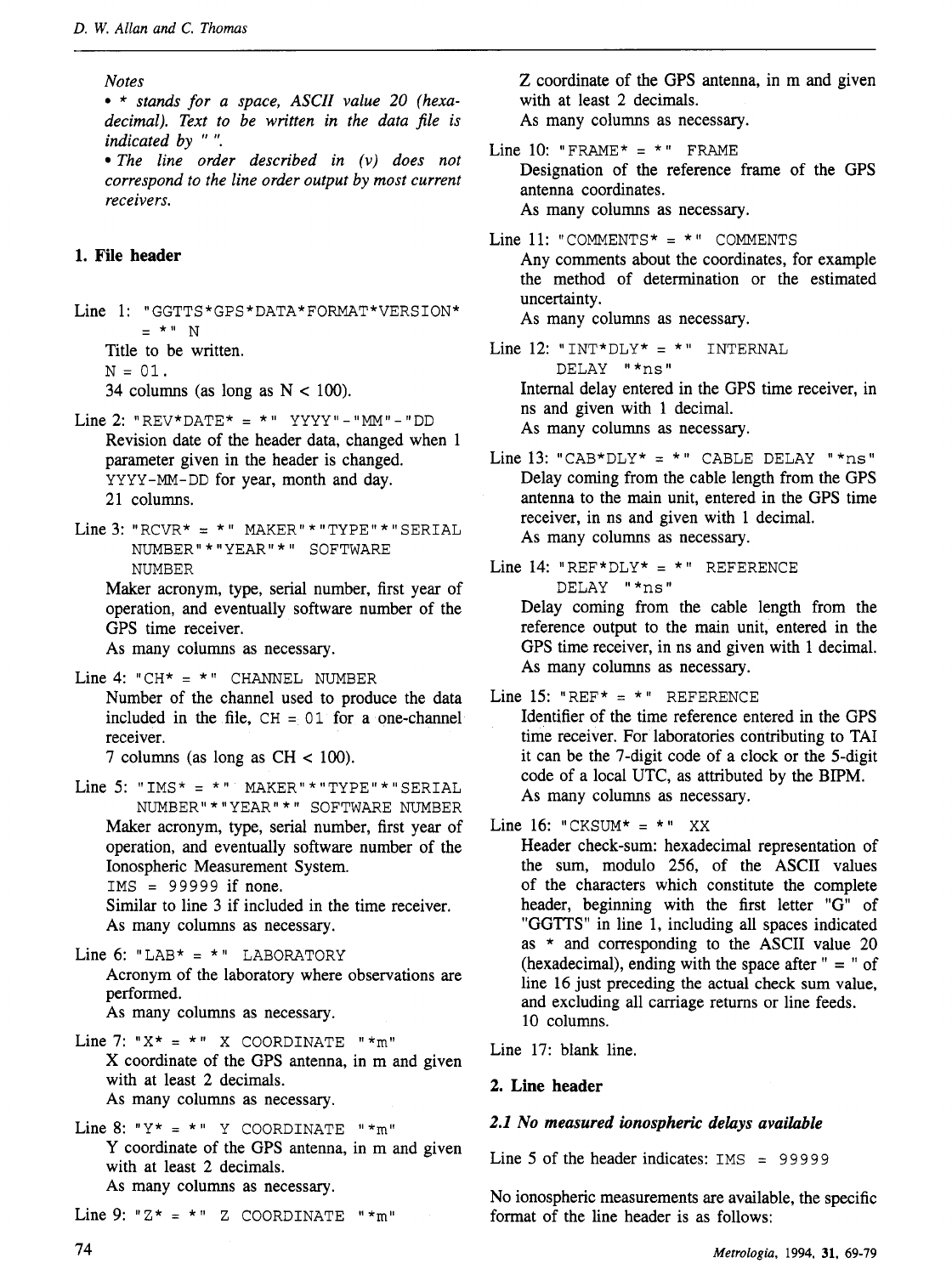Line 18.1: "PRN\*CL\*\*MJD\*\*STTIME\*TRKL\* ELV\*AZTH\*\*\*REFSV\*\*\*\*\*\* SRSV\*\*\*\*\*REFGPS\*\*\*\*SRGPS\*\*DSG\* IOE\*MDTR\*SMDT\*MDIO\*SMDI\*CK" Line to be written. The acronyms are explained in Section 4 below. 103 columns.

#### 2.2 Measured ionospheric delays available

Line 5 of the header indicates, for instance:

 $IMS = AIR NIMS 003 1992$ (Example with fictitious data, see Section 6 below). Ionospheric measurements are available, the specific format of the line header is as follows:

Line 18.2: "PRN\*CL\*\*MJD\*\*STTIME\*TRKL\*ELV \*AZTH\*\*\*REFSV\*\*\*\*\*\*SRSV\*\*\*\*\* REFGPS\*\*\*\*SRGPS\*\*DSG\*IOE\* MDTR\*SMDT\*MDIO\*SMDI\*MSIO\* SMSI\*ISG\*CK"

Line to be written.

The acronyms are explained in Section 4 below. 117 columns.

## 3. Unit header

#### 3.1 No measured ionospheric delays available

```
Line 19.1: "**************hhmmss**s**
      .1dg*.1dg****.1ns*****
      .1ps/s*****.1ns****.1ps/s*
      .1ns*****.1ns.1ps/s.1ns
      .1ps/s**"
Line to be written.
103 columns.
```
#### 3.2 Measured ionospheric delays available

```
Line 19.2: "**************hhmmss**s**
     .1dg*.1dg****.1ns*****
     .1ps/s*****.1ns****.1ps/s*
     .1ns ******.1ns.1ps/s
     .1ns.1ps/s.1ns.1ps/s.1ns**"Line to be written.
117 columns.
```
#### 4. Data line

Line 20, column 1: space, ASCII value 20 (hexadecimal).

Line 20. columns 2-3: "12" PRN Satellite vehicle PRN number. No unit.

Line 20, column 4: space, ASCII value 20 (hexadecimal).

Line 20, columns  $5-6$ : " $12$ " CL

Common-view hexadecimal class byte. No unit.

Line 20, column 7: space, ASCII value 20 (hexadecimal).

Line 20, columns 8-12: "12345" MJD Modified Julian Day. No unit.

Line 20, column 13: space, ASCII value 20 (hexadecimal).

Line 20, columns 14-19: "121212" STTIME Date of the start time of the track (see Annex I). In hour, minute and second referenced to UTC.

Line 20, column 20: space, ASCII value 20 (hexadecimal).

Line 20, columns 21-24: "1234" TRKL Track length, 780 for full tracks (see Annex I).  $In. s.$ 

Line 20, column 25: space, ASCII value 20 (hexadecimal).

Line 20, columns 26-28: "123" ELV Satellite elevation at the date corresponding to the midpoint of the track. In 0.1 degree.

Line 20, column 29: space, ASCII value 20 (hexadecimal).

Line 20, columns 30-33: "1234" AZTH Satellite azimuth at the date corresponding to the midpoint of the track. In 0.1 degree.

Line 20, column 34: space, ASCII value 20 (hexadecimal).

Line 20, columns 35-45: "+1234567890" REFSV Time difference resulting from the treatment (vi-a) of Annex II. In 0.1 ns.

Line 20, column 46: space, ASCII value 20 (hexadecimal).

Line 20, columns  $47-52$ : " $+12345$ " SRSV Slope resulting from the treatment (vi-a) of Annex II. In  $0.1$  ps/s.

Line 20, column 53: space, ASCII value 20 (hexadecimal).

Line 20, columns 54-64: "+1234567890" REFGPS Time difference resulting from the treatment (vi-b) of Annex II. In 0.1 ns.

Line 20, column 65: space, ASCII value 20 (hexadecimal).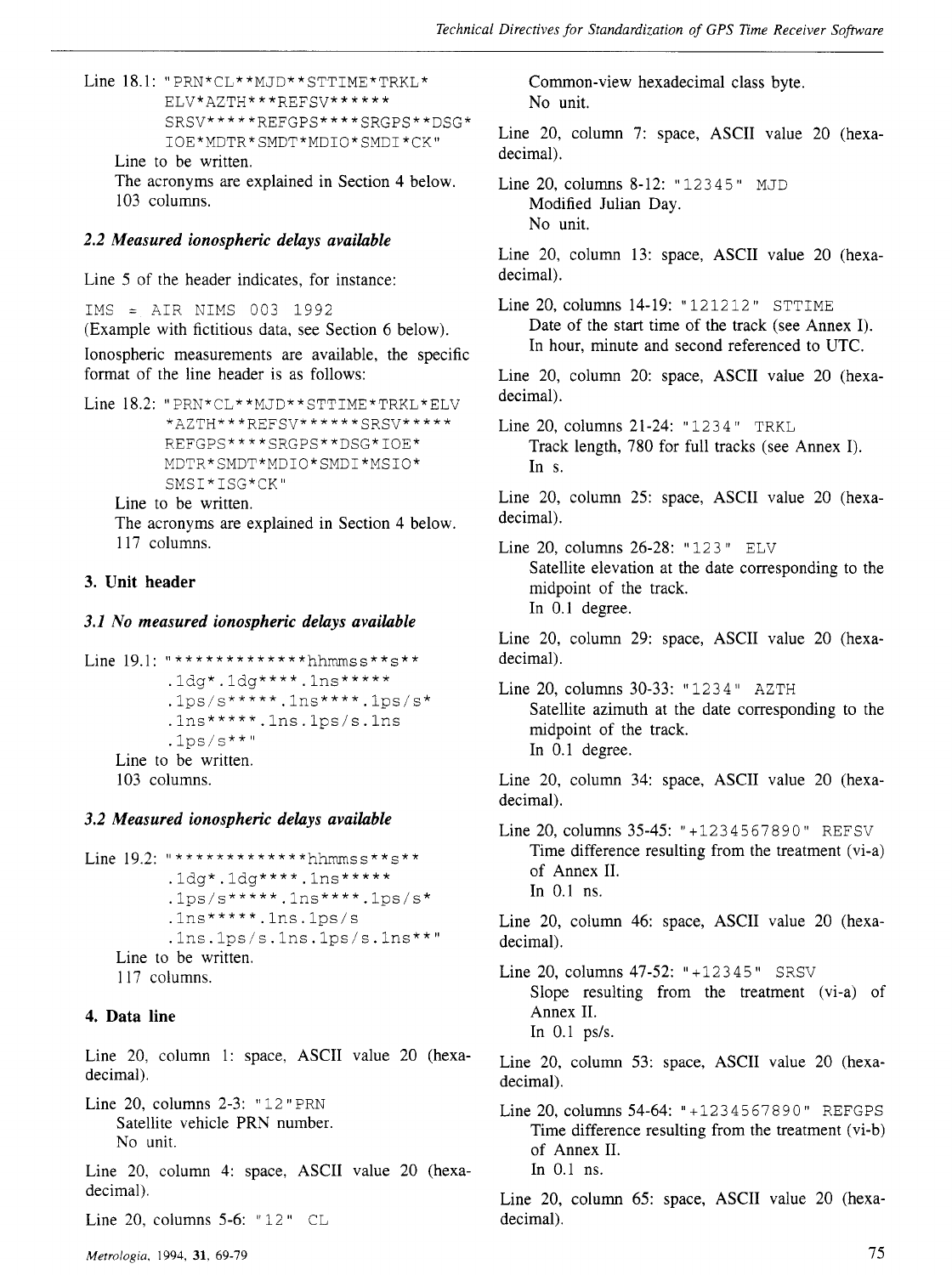- Line 20, columns 66-71: "+12345" SRGPS Slope resulting from the treatment (vi-b) of Annex 11. In 0.1 ps/s.
- Line 20, column 72: space, ASCII value 20 (hexadecimal).
- Line 20, columns 73-76: "1234" DSG [Data Sigma] Root-mean-square of the residuals to the linear fit (vi-b) of Annex 11. In 0.1 ns.
- Line 20, column 77: space, ASCII value 20 (hexadecimal).
- Line 20, columns 78-80: "123" IOE [Index of Ephemeris] Three-digit decimal code (0-255) indicating the ephemeris used for the computation. No unit.
- Line 20, column 81: space, ASCII value 20 (hexadecimal).
- Line 20, columns 82-85: "1234" MDTR Modelled tropospheric delay resulting from the linear fit (vi-d) of Annex 11. In 0.1 ns.
- Line 20, column 86: space, ASCII value 20 (hexadecimal).
- Line 20, columns 87-90: "+123" SMDT Slope of the modelled tropospheric delay resulting from the linear fit (vi-d) of Annex 11. In 0.1 ps/s.
- Line 20, column 91: space, ASCII value 20 (hexadecimal).
- Line 20, columns 92-95: "1234" MDIO Modelled ionospheric delay resulting from the linear fit (vi-c) of Annex 11. In 0.1 ns.
- Line 20, column 96: space, ASCII value 20 (hexadecimal).
- Line 20, columns 97-100: " $+123$ " SMDI Slope of the modelled ionospheric delay resulting from the linear fit (vi-c) of Annex 11. In 0.1 ps/s.

Line 20, column 101: space, ASCII value 20 (hexadecimal).

#### *4.1 No measured ionospheric delays available*

Line 20.1, columns 102-103: "12" CK

Data line check-sum: hexadecimal representation of the sum, modulo 256, of the ASCII values of the characters which constitute the data line from column 1 to column 101 (both included).

Line 20.1, columns 104-128:

"1234567890123456789012345" Optional comments on the data line, constituted of characters which are not included in the line check-sum CK.

#### *4.2 Measured ionospheric delays available*

Line 20.2, columns 102-105: "1234" MSIO Measured ionospheric delay resulting from the linear fit (vi-e) of Annex 11. In 0.1 ns.

Line 20.2, column 106: space, ASCII value 20 (hexadecimal).

Line 20.2, columns 107-110: "+123" SMSI Slope of the measured ionospheric delay resulting from the linear fit (vi-e) of Annex 11. In 0.1 ps/s.

Line 20.2, column 111: space, ASCII value 20 (hexadecimal).

Line 20.2, columns 112-114: "123" ISG [Ionospheric Sigma] Root-mean-square of the residuals to the linear fit (vi-e) of Annex 11. In 0.1 ns.

Line 20.2, column 115: space, ASCII value 20 (hexadecimal).

Line 20.2, columns 116-177: "12" CK Data line check-sum: hexadecimal representation of the sum, modulo 256, of the ASCII values of the characters which constitute the data line, from column 1 to column 115 (both included).

Line 20.2, columns 118-128: "12345678901" Optional comments on the data line, constituted of characters which are not included in the line check-sum.

#### *Notes*

*When the number of columns reserved for reporting a quantity is too large, the value of the corresponding quantity must be preceded by spaces, ASCII value 20 in hexadecimal (see Section 6 below).* 

*Any missing data should be replaced by series of 9.*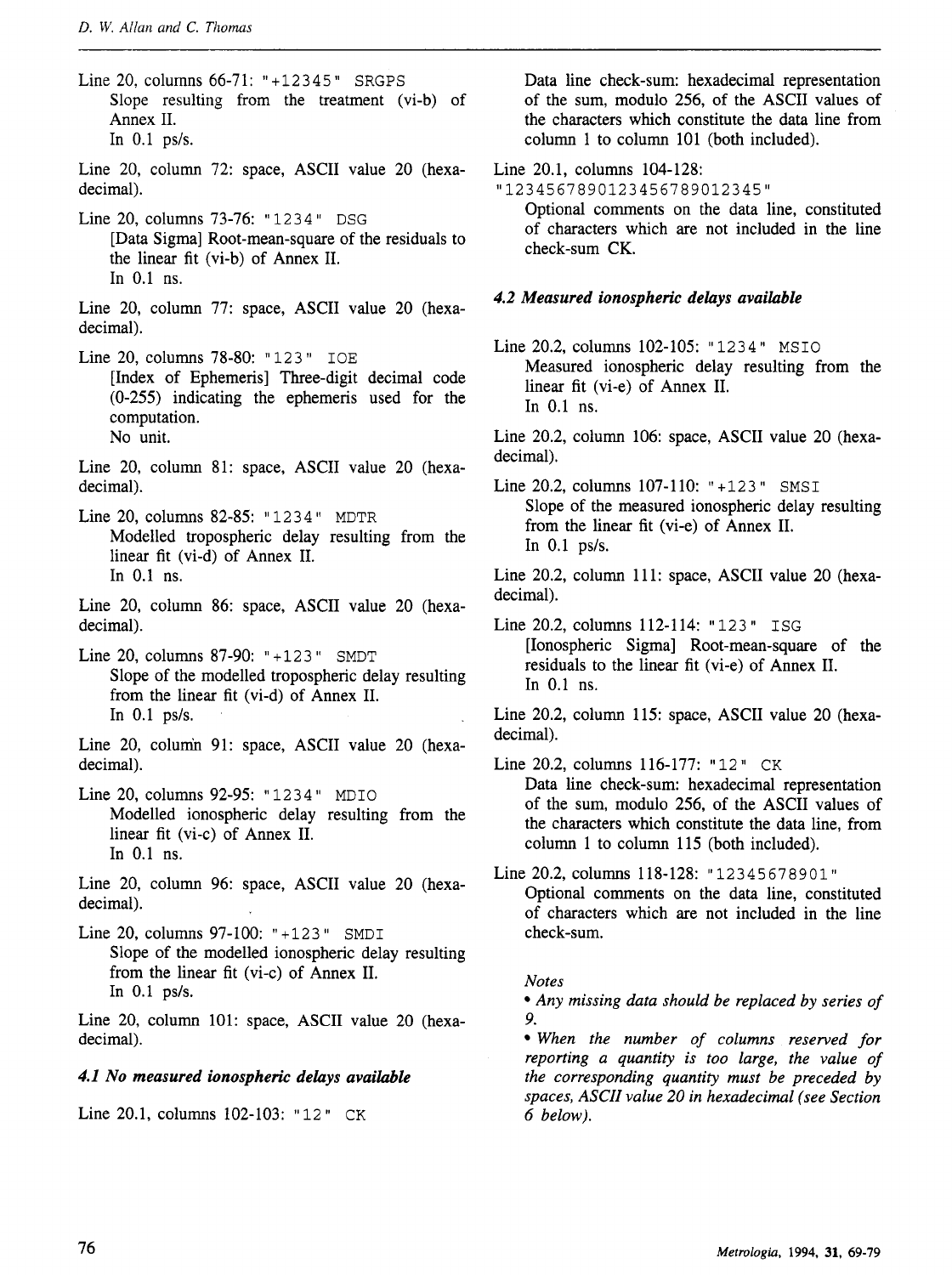| 123456789012345678901234567890123456789012345678901234567890123456789012345678901234567890123456789012345678901234567890123456789<br>-127*127457127127127127341123452194567890*+1234567890*+1234512345*12341123141123112341+123+123+120ptionalcommentscptio<br>PRN* <cl4**stile**rdi+ck+astic+cr+*sqd8c++****rbfsv****rsfsf***rsvf*****rsssf***brgps+*dsg+ioe*addf*rh< th=""></cl4**stile**rdi+ck+astic+cr+*sqd8c++****rbfsv****rsfsf***rsvf*****rsssf***brgps+*dsg+ioe*addf*rh<> |
|-----------------------------------------------------------------------------------------------------------------------------------------------------------------------------------------------------------------------------------------------------------------------------------------------------------------------------------------------------------------------------------------------------------------------------------------------------------------------------------|
| 5.2 Measured ionospheric delays available                                                                                                                                                                                                                                                                                                                                                                                                                                         |
|                                                                                                                                                                                                                                                                                                                                                                                                                                                                                   |
| 12345678901234567890123456789012345678901234567890123456789012345678901234567890123456789012345678901234567890123456789012345678                                                                                                                                                                                                                                                                                                                                                  |
| ***SRSV****REFGPS******SRGPS**DSG*IOE*PIDT**RIDT*RIDIOISAS# \$\$\$\$\$\$\$\$\$\$\$\$\$\$\$\$\$\$\$\$\$<br>PRN*CL**MJD**STTIME*TRKL*ELV*AZTH***RRFSV***                                                                                                                                                                                                                                                                                                                            |
| *12*12345*121212*1234*123+123454567890*+1234567890*+1234567890*+12345*1234*123*12341+123*1234*+123*123*123*12optcomments                                                                                                                                                                                                                                                                                                                                                          |
|                                                                                                                                                                                                                                                                                                                                                                                                                                                                                   |

Technical Directives for Standardization of GPS Time Receiver Software

The format for one data line can be represented as follows:

5. Conclusions

5.1 No measured ionospheric delays available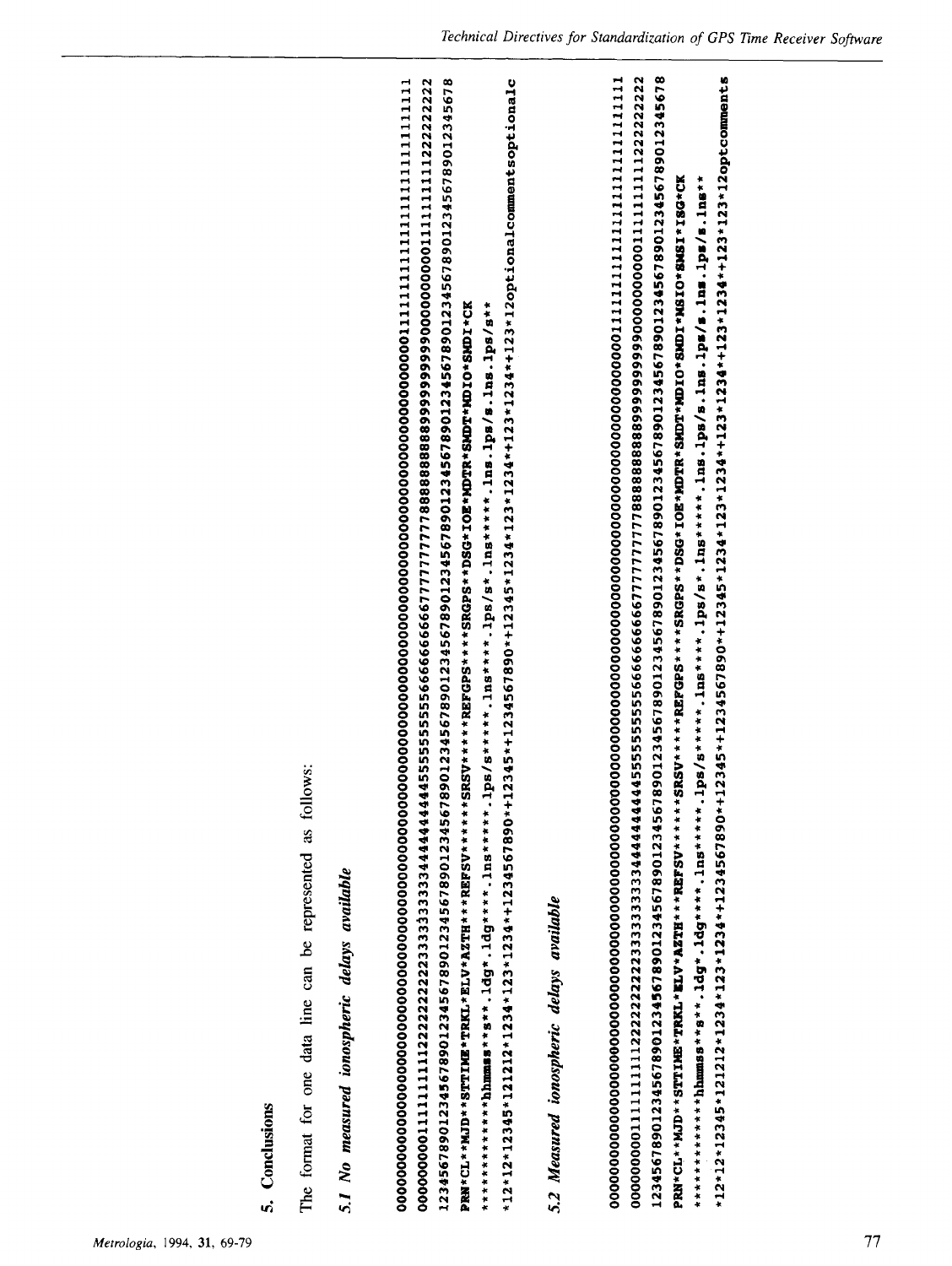|                              |                                              |                                    |                       |                                |           |        |             |                     |                    |                     |                |                        |                       |                      |                     |               |              | DSG IOE MDTR SMDT MDIO SMDI CK  | .1ns.1ps/s.1ns.1ps/s | -27 BBhello<br>452<br>$\frac{6}{3}$ | 52<br>$+26$<br>281<br>$+61$ | +15 A9<br>620<br>$-32$ | +16 18receiv. out of operation<br>627<br>$-29$ |
|------------------------------|----------------------------------------------|------------------------------------|-----------------------|--------------------------------|-----------|--------|-------------|---------------------|--------------------|---------------------|----------------|------------------------|-----------------------|----------------------|---------------------|---------------|--------------|---------------------------------|----------------------|-------------------------------------|-----------------------------|------------------------|------------------------------------------------|
|                              |                                              |                                    |                       |                                |           |        |             |                     |                    |                     |                |                        |                       |                      |                     |               |              |                                 |                      | $\boldsymbol{54}$                   | 102                         | 54                     | 57                                             |
|                              |                                              |                                    |                       |                                |           |        |             |                     |                    |                     |                |                        |                       |                      |                     |               |              |                                 |                      | 221                                 |                             | 55                     | ភ                                              |
|                              |                                              |                                    |                       |                                |           |        |             |                     |                    |                     |                |                        |                       |                      |                     |               |              |                                 | .1 <sub>ns</sub>     | 21                                  | 350 123                     | 306                    | 400                                            |
|                              |                                              |                                    |                       |                                |           |        |             |                     |                    |                     |                |                        |                       |                      |                     |               |              | <b>SRGPS</b>                    | .1ps/s               | $+100$                              | $-5602$                     | 14890                  | +4745                                          |
|                              |                                              |                                    |                       |                                |           |        |             |                     |                    |                     |                |                        |                       |                      |                     |               |              | <b>REFGPS</b>                   | .1ns                 | +4520                               | +5921                       | +4269                  | +4290                                          |
|                              |                                              |                                    |                       |                                |           |        |             |                     |                    |                     |                |                        |                       |                      |                     |               |              | SRSV                            | a/sdr.               | +100                                | $-5602$                     | +4892                  | +4745                                          |
|                              |                                              |                                    |                       |                                |           |        |             |                     |                    |                     |                |                        |                       |                      |                     |               |              | <b>REFSV</b>                    | .1ns                 | $-3658990$                          | +56987262                   | +45893                 | +45992                                         |
|                              |                                              |                                    |                       |                                |           |        |             |                     |                    |                     |                |                        |                       |                      |                     |               |              |                                 |                      |                                     |                             |                        |                                                |
|                              |                                              |                                    |                       |                                |           |        |             |                     |                    |                     |                |                        |                       |                      |                     |               |              |                                 |                      |                                     |                             |                        |                                                |
|                              | 6.1 No measured ionospheric delays available | GOTTS GPS DATA FORMAT VERSION = 01 |                       | RCVR = AOA TTR7A 12405 1987 14 |           |        |             |                     |                    |                     |                |                        |                       |                      |                     |               |              | PRN CL MJD STTIME TRKL ELV AZTH | s .1dg .1dg          | 780 251 3560                        | 780 650 910                 | 765 425 2700           | 780 531 2850                                   |
|                              |                                              |                                    |                       |                                |           |        |             |                     |                    |                     |                |                        |                       |                      |                     |               |              |                                 |                      | 20400                               |                             |                        |                                                |
| 6. Example (fictitious data) |                                              |                                    | REV DATE = 1993-05-28 |                                |           |        |             | $x = +4327301.23$ m |                    | $x = +4636534.56 m$ |                | COMMENTS = NO COMMENTS | $INT$ $DLY = 85.5$ ns | CAB DLY $= 232.0$ ns | REF DLY = $10.3$ ns |               |              |                                 | hhmmss               |                                     | 35000                       | 15 11 48878 110215     | 88 48878 120000                                |
|                              |                                              |                                    |                       |                                |           |        |             |                     | $x = +568003.02$ m |                     | FRAME = ITRF88 |                        |                       |                      |                     |               |              |                                 |                      | 3 8D 48877                          | 18 02 48877                 |                        |                                                |
|                              |                                              |                                    |                       |                                | $CR = 15$ | 299999 | $LAB = XXX$ |                     |                    |                     |                |                        |                       |                      |                     | REF = $10077$ | $CKSUM = C3$ |                                 |                      |                                     |                             |                        |                                                |
|                              |                                              |                                    |                       |                                |           |        |             |                     |                    |                     |                |                        |                       |                      |                     |               |              |                                 |                      |                                     |                             |                        | $\frac{15}{1}$                                 |
|                              |                                              |                                    |                       |                                |           |        |             |                     |                    |                     |                |                        |                       |                      |                     |               |              |                                 |                      |                                     |                             |                        |                                                |